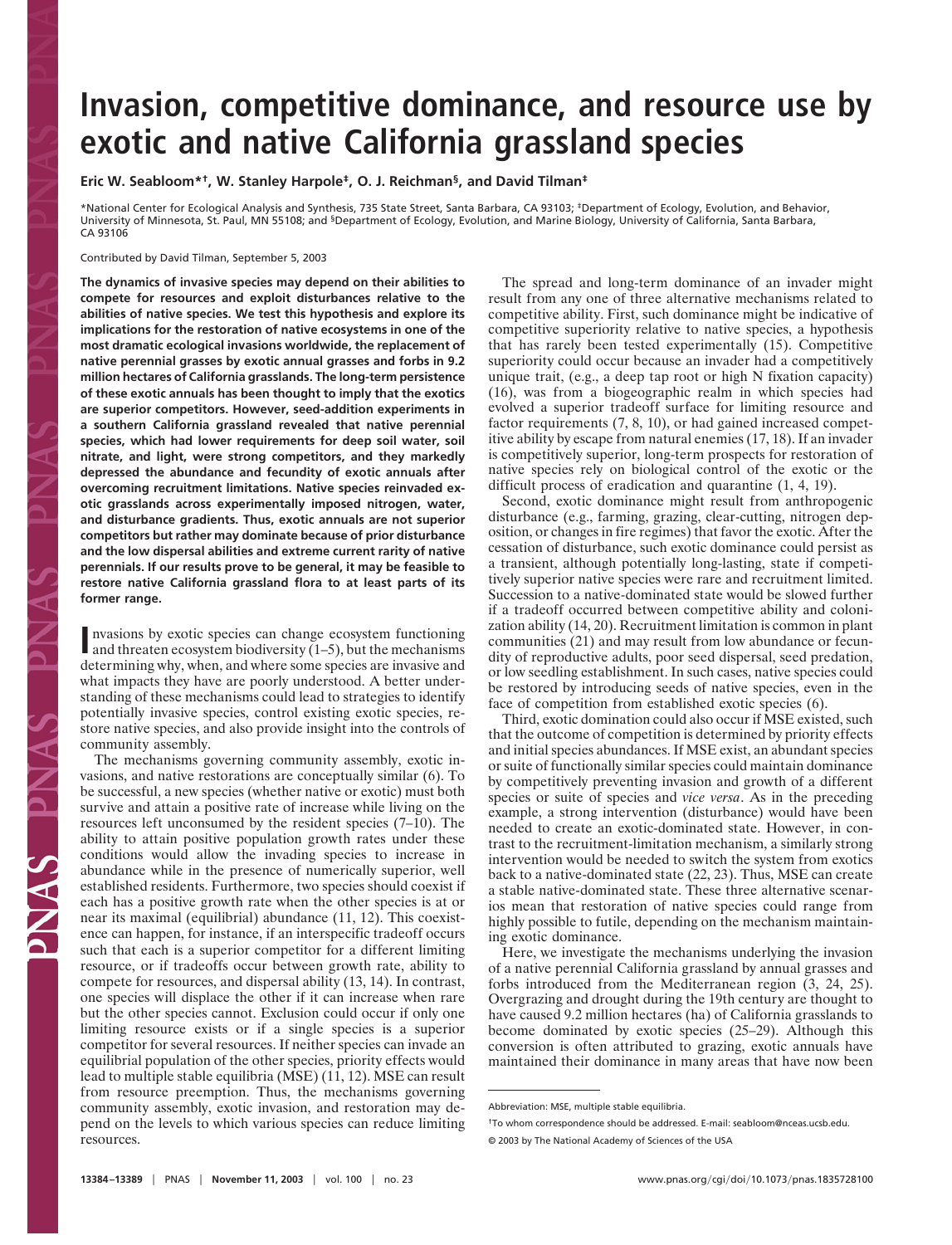excluded from livestock grazing for decades (30). Along with the displacement of the native perennial flora, this invasion has potentially increased nitrate leaching, altered fire regimes, and decreased carbon storage (29, 31–33).

We used seed-addition experiments and measurements of likely limiting resources (nitrogen, water, and light) to test three possible mechanisms that may maintain the dominance of exotic annuals in a southern California grassland. (*i*) Exotic annual species could be superior resource competitors; if species compete for a single limiting resource, theory predicts that a competitively dominant species should be able to deplete the limiting resource to a lower level (13), as has been demonstrated in a midwestern grassland (34). (*ii*) Native perennial grasses could be superior resource competitors but be recruitmentlimited; the addition of native seeds should lead to their dominance (21). (*iii*) Two multiple stable states, annual domination or perennial domination, could exist. Identification of MSE requires mutual invasibility trials in which seeds of the native species are introduced into established stands of the exotic competitors and *vice versa* (11). We also test whether the relative importance of these mechanisms varies across experimentally imposed gradients of disturbance and resource availability.

#### **Methods**

**Site Description.** Sedgwick Reserve is in the Santa Ynez valley (separated from the Pacific Ocean by the Santa Ynez Mountains). Its hot dry summer climate more closely resembles the Central Valley of California than nearby coastal areas. Typical summer high temperatures range from 32° and 34°C (summer high temperatures are between 25<sup>°</sup> and 26<sup>°</sup> in coastal areas). As is the case throughout California, the Santa Ynez valley is typified by extremely variable winter rainfall. Total precipitation at Sedgwick Reserve in 1997–1998, 1998–1999, 1999–2000, 2000–2001, and 2001–2002 was 797, 297, 326, 493, and 263 mm. A rain year begins on Julian day 184. In the grassland communities we studied, all exotic species are annual and all native species are perennial. The soil in our study area is a sandy clay loam with lower total C (1.97%) and total N (0.18%) than nearby stands of native perennial grasses ( $C = 3.37\%, N = 0.30\%; P <$ 0.0001, for both comparisons). Nutrient-addition experiments at Sedgwick show nitrogen, phosphorus, cations, and water to be potentially limiting (unpublished data) consistent with other California sites (33, 35).

**Restoration Experiment.** The goal of this experiment was to determine whether native perennial grasses would colonize and grow in an agricultural field (that would be dominated by exotic species in the absence of addition of seed of native species), and how disturbance (burning and gopher digging) and N addition affected the dominance of annual versus perennial grasses. In January 1998, we plowed a 2.5-ha exotic-annual-dominated field, then seeded it with 500 seeds  $m^{-2}$  of each of five native perennial grasses, (*Bromus carinatus*, *Elymus glaucus*, *Nassella cernua*, *Nassella pulchra*, and *Poa secunda*). This seeding rate ensured that few microsites remained unoccupied at the start of the experiment, thus eliminating seed limitation. In 1999, we established 36 plots  $(20 \times 20)$  m) within the field. Plots were surrounded by fencing (1-cm mesh) extending 1.5 m belowground and 0.5 m aboveground to exclude or contain pocket gophers (*Thomomys bottae*), a potentially significant cause of disturbance (36). Plots received a factorial combination of two treatments: gopher addition (zero or four gophers) and nitrogen/fire (control, summer burn in 2000, or addition of 4 g of N per m<sup>2</sup> per yr added quarterly as  $NH<sub>4</sub>NO<sub>3</sub>$  for a total of six treatment combinations. The incomplete factorial combination of N addition and fire was due to the limited number of fenced plots we could construct. These nitrogen-addition rates are similar to rates from anthropogenic sources in urbanized areas

of southern California. The experiment had six replicates in a completely randomized block design.

We estimated plant species abundances at peak biomass (mid-April to mid-May) by using a pinframe (we recorded each species touching a vertical wire placed at each of 100 uniformly spaced points in three randomly placed permanent 1-m<sup>2</sup> subplots in each  $20 \times 20$ -m plot) annually from 1999 to 2002. We conducted additional presence/absence surveys in each plot at 64 uniformly spaced points in a  $14 \times 14$ -m area. Thus, cover estimates represent the mean of 364 presence/absence samples.

**Mutual Invasibility Experiments.** The goal of these experiments was to determine the mutual invasibility of native and exotic grasslands. To increase the generality of the results, we conducted invasibility trials under a range of abiotic conditions (burning, nitrogen addition, and water addition). In the summer of 2000 (when native perennials dominated the 2.5-ha experimental field) we established three experiments. Each experiment included plots that had an experimentally determined initial composition (exotic annual or native perennial) and included a single addition of perennial seed to annual communities and of annual seed to the perennial communities in the fall of 2000. Seeding rates were  $1,000$  live seeds per  $m<sup>2</sup>$  (average seed production of perennial grasses in our experiment). To establish exotic–annual communities, we killed perennial grasses with a short-lived herbicide (Roundup) 1 year before the seed-addition treatments. To ensure the establishment of a dense stand of exotics, we added all seeds collected from a nearby stand of exotic annuals of equal area to each annual plot. The three most common species in the annual plots were *Bromus hordeaceus*, *Bromus diandris*, and *Brassica nigra*.

The initial composition and seeding treatments were overlain with one of three additional treatments to create three fully randomized mutual invasibility experiments:

- 1. **Seed addition by fire experiment**. Half of the plots were burned in the summer of 2000 before seed addition (four replicates for a total of 32 plots,  $4 \times 5$  m).
- 2. **Seed addition by nitrogen experiment**. Half of the plots had 4 g of N per m<sup>2</sup> per yr added as  $NH<sub>4</sub>NO<sub>3</sub>$  (five replicates for a total of 40 plots,  $3 \times 3$  m).
- 3. **Seed addition by water experiment**. Half of the plots received a supplemental weekly watering to match the 50-year mean rainfall  $+ 2$  SD, 854 mm·yr<sup>-1</sup> (eight replicates for a total of 64 plots,  $5 \times 5$  m).

From 2000 to 2002, we clipped, sorted to species, dried, and weighed aboveground biomass at peak production (April or May) in two  $0.1 \times 1$  m strips in each of the 136 plots of the mutual invasibility experiments. At the same time, we measured photosynthetically active radiation with a ceptometer (Decagon Devices, Pullman, WA) at ground level and above vegetation to calculate the amount of light captured by vegetation (one interception). Photosynthetically active radiation readings were conducted within 2 h of solar noon. We collected 5–10 individuals of each of three common exotic annual grass species (*B. hordeaceus*, *Bromus madritensis*, and *Hordeum murinum*), dried and weighed each individual, and counted and weighed the seeds.

We measured soil moisture in the annual and perennial unseeded controls (i.e., no seed or resource addition) in four replicates of the seed addition by nitrogen experiment and four replicates of the seed addition by water experiment  $(n = 16)$ . Soil moisture was measured weekly by using two 20-cm time-domain reflectometry probes (SoilMoisture, Santa Barbara, CA) buried at 15 and 60 cm in these plots. We measured soil nitrate levels in the annual and perennial unseeded plots in four replicates of the seed addition by nitrogen experiment and four replicates of

PNAS PN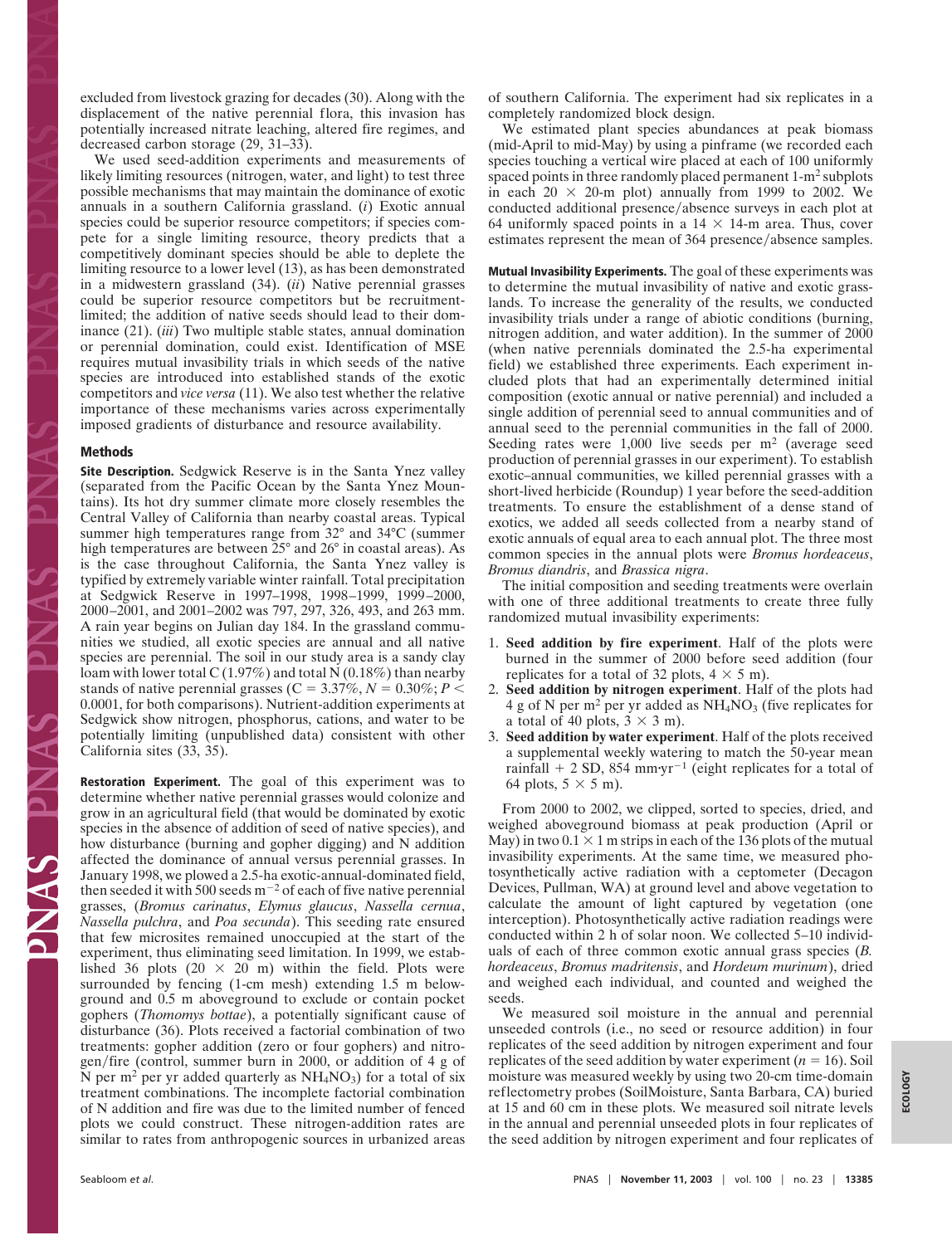

**Fig. 1.** Exotic annual species (A) are less effective at depleting soil water at the 60-cm depth (*b*) than are native perennial species ( $\circ$ ) ( $P = 0.050$ ) across all dates. Water use at the 15-cm depth (*a*) is similar between community types  $(n = 16)$ .

the seed addition by water experiment  $(n = 32)$ . Extractable soil nitrate was measured in a  $0.\overline{5}$  M K<sub>2</sub>SO<sub>4</sub> extract of a composite of four 2.5-cm-diameter  $\times$  15-cm soil cores per plot taken on April 9, May 5, and June 1, 2001. Samples at 15- to 30-cm and 30- to 45-cm depths were taken only on May 5. We estimated root biomass in the four pairs of annual and perennial control plots in the seed addition by water experiment in which we monitored soil moisture. We collected two 4.8-cm-diameter  $\times$  30-cm soil cores in each of these eight plots, dissolved the cores in water, and removed the live roots, which we dried and weighed.

**Mowing Experiment.** The goal of this experiment was to determine whether continued disturbance (mowing) would maintain annual dominance in the restored experimental grasslands. We mowed 17 plots in the spring, 1998–2001 (plot size ranged from 8 to 25 m2). A subset of the plots was removed from the mowing treatment in each successive year. Seven of the plots in this experiment are unseeded perennial plots from the mutual invasibility experiment.

## **Results**

**Evaluation of Resource-Reduction Abilities: Mutual Invasibility Experiments.** Perennial-dominated communities reduced levels of light (photosynthetically active radiation) at the soil surface, soil water, and extractable soil nitrate to significantly lower levels than those of annual-dominated communities (Figs. 1 and 2). The proportion of photosynthetically active radiation reaching the soil surface in the perennial plots  $(0.061 \pm 0.02)$  was



Fig. 2. Exotic annual species (A) are less effective than native perennial grasses (E) at extracting soil nitrate at all depths in May (*a*) and at 0–15 cm in June (*b*). Nitrate concentration by depth was recorded in May (*a*). Monthly sampling was conducted at the 0- to 15-cm depth  $(b)$ . (Error bars  $= 1$  SEM;  $n = 32.$ 

### **Table 1. Fecundity of three common exotic annual grasses is lower in perennial than in annual plots**

|                       | Seed production, seeds per plant |                 |           |  |  |  |
|-----------------------|----------------------------------|-----------------|-----------|--|--|--|
| <b>Species</b>        | Annual plots                     | Perennial plots |           |  |  |  |
| <b>B.</b> hordeaceus  | 111.33 (15.13)                   | 32.05 (4.77)    | $<$ 0.001 |  |  |  |
| <b>B.</b> madritensis | 176.34 (28.19)                   | 57.07 (7.25)    | 0.034     |  |  |  |
| H. murinum            | 95.3 (10.04)                     | 45.82 (7.65)    | 0.002     |  |  |  |

Standard errors ( $n = 14$ ) are shown in parentheses.

significantly lower than in the annual plots  $(0.115 \pm 0.02; P =$ 0.002). Soil moisture was always significantly lower in perennial plots at 60 cm ( $P = 0.05$ , repeated measures multiple ANOVA). Strong yearly and monthly interactions occurred such that differences in soil moisture were greatest in the summer at the 60-cm depth (e.g.,  $P = 0.038$  in June 2001, univariate ANOVA; Fig. 1).

Soil nitrate patterns were similar to those of soil moisture: perennials reduced soil nitrate to lower levels than did annuals at all depths in May  $(P = 0.045$ , mixed-model repeated measures; Fig. 2*b*), and the differences were greatest in June ( $P = 0.035$ , univariate ANOVA; Fig. 2*b*). Nitrate differences in May were significant only when all three depths were analyzed simultaneously. No significant difference occurred between annuals and perennials in soil nitrate in April. The greater ability of native perennials to extract nitrate and water may result from their greater root/shoot ratios ( $0.62 \pm 0.06$ ) relative to those of exotic annuals ( $0.09 \pm 0.03$ ) and their longer growing season.

The per capita seed production of exotic annual species was 2–3.5 times lower in stands of native perennials than in stands of exotic annuals (Table 1).

**Evaluation of Seed Limitation of Perennial Grasses: Restoration Experiment.** We found that native perennial grasses were seedlimited. Native perennial grasses were dominant (99–84% cover) in all treatments during all years sampled (1999–2002; Fig. 3). The success of the perennials cannot be attributed to a depauperate annual seed bank. Although perennial grasses eventually dominated the restoration experiment, annual species initially were abundant (40.4  $\pm$  12.8% cover in 1999).

**Evaluation of Disturbance: Restoration and Mowing Experiments.** The abundance of annual species relative to perennial grasses depended on disturbance. A single burn increased cover of annuals from 27.9  $\pm$  5.9% to 70.6  $\pm$  4.7% (Fig. 3). Similarly, in the nitrogen-addition plots, pocket gopher disturbance increased annual abundance from  $25.1 \pm 8.1\%$  to  $49.5 \pm 13.8\%$  (Fig. 3).



Fig. 3. Cover of native perennial grasses (O) was higher than exotic annual species ( $\triangle$ ) 5 years (2002) after adding native perennial seed in the restoration experiment. Plots were subjected to factorial combination of pocket gophers (No Gopher;  $+$  Gopher) and nitrogen and burning (Control,  $+N$ , and  $+F$ ire). (Error bars  $= 1$  SEM;  $n = 36$ .)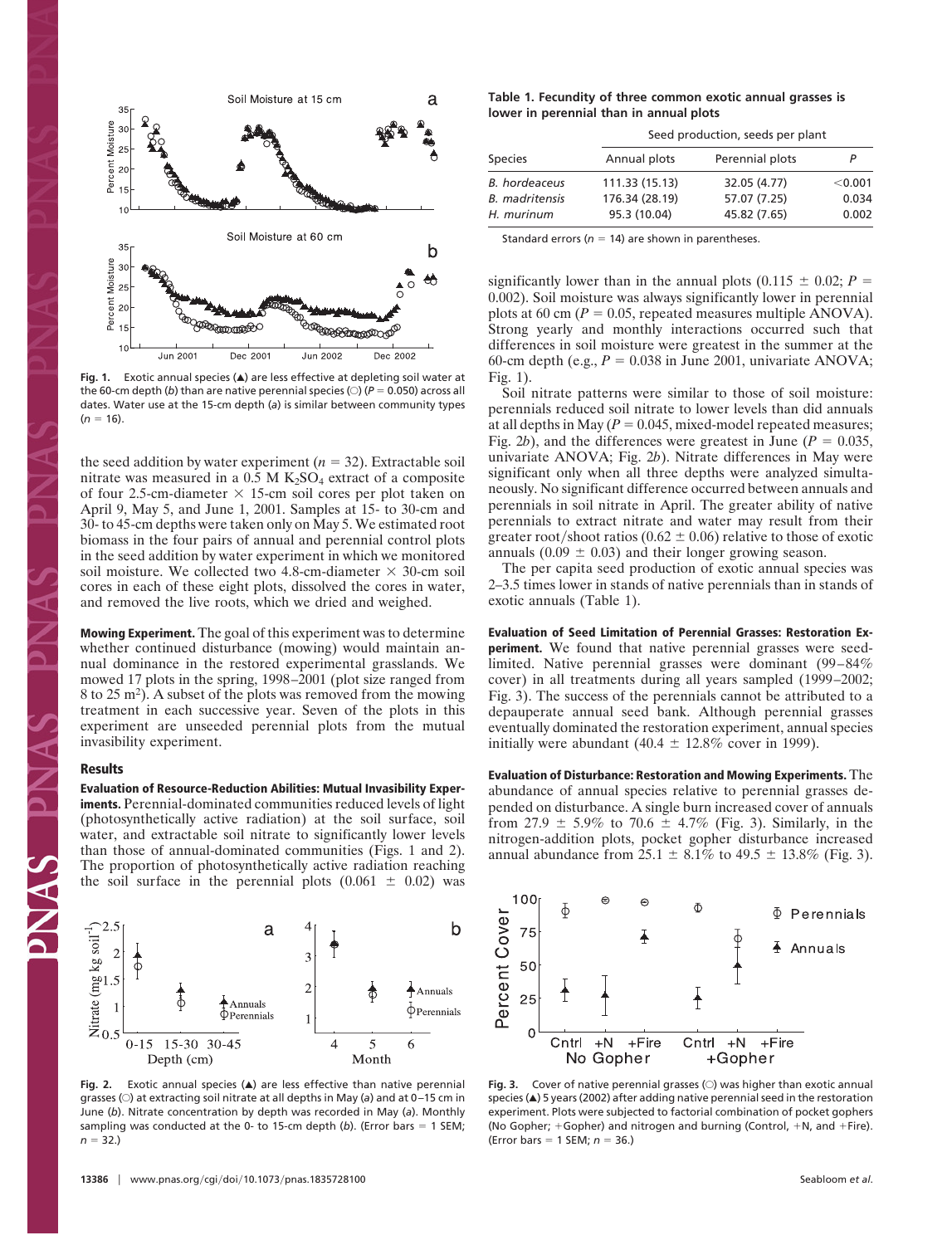

**Fig. 4.** Production of exotic annual ( $\triangle$ ) and native perennial ( $\circ$ ) species is nearly identical 1 year after mowing. Dominance of perennial grasses increased after cessation of mowing. (Error bars  $= 1$  SEM;  $n = 17$ .)

Annuals decreased and perennials increased in abundance once mowing ceased (Fig. 4).

**Evaluation of MSE: Mutual Invasibility Experiments.** Native perennials, added as seed, successfully invaded communities dominated by exotic annuals and caused a significant decline in annual abundance (Fig. 5*a*). In contrast, addition of seed of exotic annuals to established perennial-dominated communities did not increase the abundance of annuals and did not lead to a significant decrease in perennials. Thus, we did not find priority effects that could lead to MSE; no cases occurred in which annual communities were resistant to invasion by native perennial grasses.

As in the restoration experiment, the native perennial invasion did not result from low densities of annuals. The seed production from just three exotic annual grasses amounted to  $19,297 \pm 6,766$ seeds  $m^{-2}$ -yr<sup>-1</sup> (Table 1). Furthermore, the annual-dominated plots had 2.6 times more aboveground production than the perennial plots in the year the perennials were introduced (2001; data not shown). Production in annual and perennial plots was similar in the second year, 2002 (Fig. 5).

Native perennial grasses invaded exotic annual plots equally well in the ambient (493 mm·yr<sup>-1</sup>) and high (854 mm·yr<sup>-1</sup>) rainfall plots. Water addition significantly increased perennial grass establishment in the first year, but this effect did not persist into the second year; the seeding by water interaction was not significant for the biomass response of the seeded perennials added to the exotic annual community (Table 2). Furthermore,



**Fig. 5.** (*a*) The addition of seeds of perennial species to an annual community resulted in higher production of perennials ( $P < 0.001$ ) and a corresponding decline in annuals ( $P = 0.021$ ) 2 years after the initial seed introductions. (b) The addition of annual seeds to a perennial-dominated community had no significant effect on perennial ( $P = 0.167$ ) or annual ( $P = 0.358$ ) species. Means are shown from plots receiving no resource additions. (Error bars  $= 1$  SEM;  $n = 17.$ 

native perennial grasses maintained their dominance in the mutual invasibility and restoration experiments, although the years after the initial sowings (1999 and 2002) had precipitation levels that were in the lowest 10% of the long-term precipitation pattern for this region (37). Plant productivity is limited by water (Table 2; perennial communities increase significantly in response to water addition; annuals increase but not significantly).

We tested for the effects of nitrogen supply in our study site by including a nitrogen-addition treatment in all of our mutual invasibility and restoration experiments. As for water addition, nitrogen addition significantly increased the invasion rate of the native perennial grasses the first year, although this effect did not persist into the second year; the seeding by nitrogen interaction was not significant for the biomass response of the seeded perennials added to the exotic annual community (Table 2). This experiment did not reveal consistent N limitation, although other studies at Sedgwick have demonstrated N limitation (unpublished data).

## **Discussion**

We found that native perennials reduced soil moisture, soil nitrogen, and light to lower levels than did exotic annuals. This differential pattern of resource reduction means that native perennials should be able to increase in abundance on the levels of nitrate, water, and light left unconsumed by established stands of exotic annuals and, in so doing, competitively suppress the exotic annuals. Our invasion experiments supported these predictions, thus suggesting that the current rarity of native perennials at our site is caused by natives being recruitment-limited and not by exotic annuals being superior resource competitors.

In general, perennials are thought to be competitively superior to annuals in undisturbed habitats. Other studies in California have shown that native perennial grasses can be more effective competitors for deep soil water and for light than annual grasses (33, 38) and may invade stands of exotic annuals and reduce their density (39, 40). Furthermore, undisturbed relict or restored stands of native perennial grasses are resistant to exotic annual invasion (30, 38). In contrast, annual species tend to allocate fewer resources to roots and more resources to leaf and seed production (41–44), a tradeoff that should make annuals faster growers and better exploiters of disturbances but weaker competitors for belowground resources (43, 45) than perennials.

In addition to nitrate concentrations (our measure), the nitrogen environment experienced by plants is a function of multiple components of the nitrogen cycle (e.g., ammonium concentrations and mineralization and nitrification rates). Plants may affect these components of the nitrogen cycle either directly or indirectly by way of effects on soil moisture. Further work is necessary to isolate the direct effects of plant uptake on soil nitrogen from the indirect effects mediated by plant-generated changes in soil moisture.

Regardless of the treatment, exotic annuals and native perennials were able to coexist; neither extirpated the other in this study. In particular, exotic annuals persisted in plots to which native perennials had been added and *vice versa*. The abundance of annual species increased with increasing levels of disturbance (burning, gopher disturbance, or mowing). The response to disturbance suggests that annual–perennial coexistence may be maintained by a competition–colonization tradeoff or by a tradeoff between competitive ability and maximal rates of vegetative growth (46). Coexistence might also be maintained through spatial and temporal differences in resource use. Perennials reduced limiting soil moisture and nitrate to lower levels deeper in the soil and later in the season than did annuals. In this way, perennials garnered resources that were unavailable to the annual species. We did not find conditions under which exotic annual species resisted invasion by native perennials, a requirement for the existence of MSE.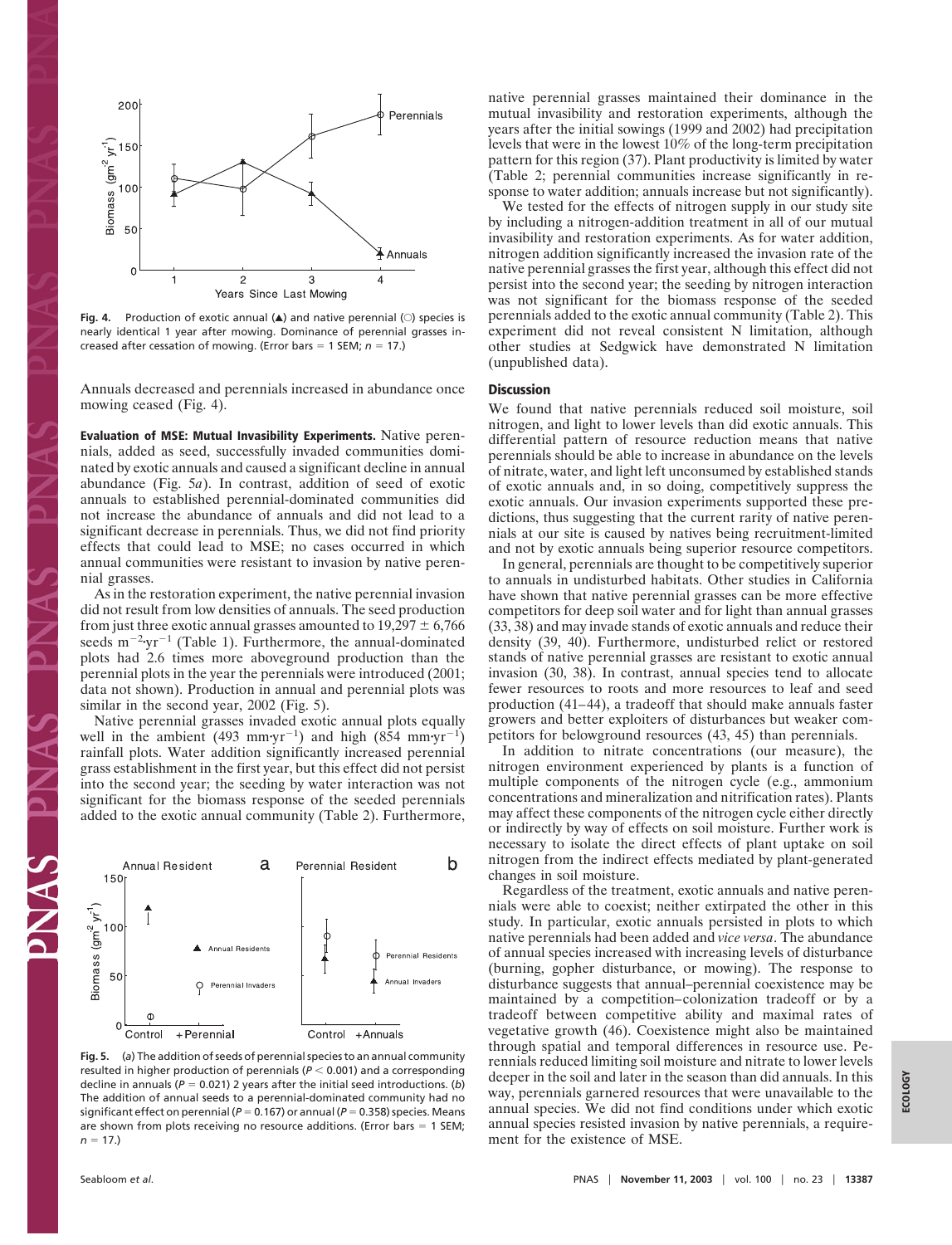**Table 2. Mutual invasibility experiments testing the ability of native perennial grass seedlings to invade exotic annual communities and** *vice versa*

| Experiment | Source          | df | Biomass response to treatment        |       |                   |                                      |                     |         |                |       |
|------------|-----------------|----|--------------------------------------|-------|-------------------|--------------------------------------|---------------------|---------|----------------|-------|
|            |                 |    | Perennials added to annual community |       |                   | Annuals added to perennial community |                     |         |                |       |
|            |                 |    | Resident annuals                     |       | Seeded perennials |                                      | Resident perennials |         | Seeded annuals |       |
|            |                 |    | S.S.                                 | P     | S.S.              | P                                    | S.S.                | P       | S.S.           | P     |
| Water      | <b>Block</b>    | 7  | 144.37                               | 0.332 | 388.44            | < 0.001                              | 122.43              | 0.087   | 205.11         | 0.033 |
|            | Seeding         |    | 48.46                                | 0.104 | 86.05             | 0.002                                | 22.60               | 0.113   | 3.84           | 0.553 |
|            | Water           |    | 56.22                                | 0.082 | 137.92            | < 0.001                              | 140.82              | < 0.001 | 8.45           | 0.381 |
|            | Seed with water |    | 1.92                                 | 0.739 | 7.45              | 0.314                                | 11.21               | 0.257   | 14.65          | 0.252 |
|            | Total           | 31 | 604.04                               |       | 767.054           |                                      | 470.47              |         | 453.80         |       |
| Nitrogen   | Block           | 4  | 59.77                                | 0.305 | 68.62             | 0.005                                | 32.13               | 0.673   | 34.11          | 0.763 |
|            | Seeding         |    | 87.31                                | 0.016 | 58.34             | < 0.001                              | 3.48                | 0.622   | 4.26           | 0.641 |
|            | Nitrogen        |    | 1.33                                 | 0.734 | 1.73              | 0.438                                | 1.56                | 0.740   | 16.96          | 0.361 |
|            | Seed with N     |    | 4.42                                 | 0.538 | 0.01              | 0.962                                | 2.27                | 0.690   | 0.32           | 0.899 |
|            | Total           | 19 | 284.67                               |       | 160.94            |                                      | 173.87              |         | 240.34         |       |
| Fire       | Block           | 3  | 47.46                                | 0.041 | 20.41             | 0.193                                | 15.54               | 0.136   | 37.53          | 0.292 |
|            | Seeding         |    | 17.06                                | 0.063 | 91.35             | < 0.001                              | 4.34                | 0.190   | 31.31          | 0.089 |
|            | Fire            |    | 2.34                                 | 0.452 | 2.30              | 0.430                                | 0.83                | 0.551   | 0.65           | 0.790 |
|            | Seed with fire  |    | 3.31                                 | 0.374 | 0.02              | 0.946                                | 2.90                | 0.277   | 17.53          | 0.189 |
|            | Total           | 15 | 104.19                               |       | 145.68            |                                      | 43.07               |         | 164.56         |       |

Biomass of resident and seeded species are analyzed separately for two scenarios: perennials seeded into an annual community and annuals seeded into a perennial community.

The qualitative ability of native perennial grasses to invade stands of exotic annuals did not depend on low abundance of exotic annuals, soil nitrogen levels, rainfall, or burning. However, our results might have been influenced by the agricultural history, including recent plowing, of this field. The long-term tilling that our experimental fields experienced before our study left soils lower in carbon and nitrogen than adjacent areas that had been less heavily used for agriculture. This tilling could also have modified or disrupted feedback between the soil biota and plant communities that could increase or decrease invasibility, depending on the nature of the interactions (e.g., symbiotic or pathogenic) (47–49).

Our results suggest that recruitment limitation of native perennials is a factor maintaining dominance of exotic annual species in our area. Thus, restoration of the major native perennial grass species may be possible by means of direct seeding into stands of exotic annuals. However, California grasslands are extremely varied, and it is plausible that the means by which exotic annuals maintain dominance vary geographically. For example, the elimination of grazing alone can result in a return to perennial dominance in coastal grasslands (50, 51). In these areas, the precipitation and summer fog are ample for perennials to maintain green tissue year round (J. Corbin, personal communication), and this lengthened growing season may increase the competitive dominance of the native perennial species (38). The prevalence of exotic perennial grasses in coastal grasslands supports the supposition that coastal grasslands are more suitable for perennial grasses than inland areas (such as our study site), in which few exotic perennial grasses exist.

In contrast, in the Central Valley of California the plausibility of MSE is suggested by an apparent asymmetry in the competitive ability of the dominant native perennial grass in California, *N. pulchra,* and exotic annual species. Studies in the Central Valley show that dense exotic annual stands severely decrease the establishment of *N. pulchra* planted as seeds (52, 53), whereas *N. pulchra* seedlings and adults can be strong competitors with exotic annuals (30, 54, 55).

The difference between our results and these studies in the Central Valley may also be attributable to our use of multiple species in our seeding experiment. As in the Central Valley studies, we found that *N. pulchra* had low survival as a seedling when added to unplowed exotic annual communities, whereas *E.*

*glaucus* and *B. carinatus* were able to rapidly colonize these areas (unpublished data). In contrast, *N. pulchra* rapidly became the competitive dominant when seeded into the plowed soils in the restoration experiment (unpublished data). If we had used only *N. pulchra*, our results might have suggested the presence of MSE. Further work is required to determine the long-term outcome of such seed-addition experiments and the applicability of our results and their implications for restoration of areas with different histories, soil types, climates, and disturbance regimes.

At our site, dominance by annual grasses seems best explained as a transient state with a long persistence due to recruitment limitation of locally rare native perennial grasses. Although little is known about the initial invasion and spread of exotic annuals in California grasslands, it has been attributed to heavy grazing and drought (28, 29). A century or more of heavy grazing may have either extirpated native perennials or have so greatly reduced their abundances from such a large proportion of their range that they no longer provide a significant seed source in many localities, especially when coupled with low rates of seed production, establishment, or dispersal. Although we cannot with certainty discern the original cause of the collapse of California's native perennial grasslands, our results indicate that the decline of the native perennials was not due to the introduction and spread of taxa that are competitively superior to native perennials in the absence of disturbance. Thus, it should be possible to restore viable populations of native perennials even in the face of competition from exotic annual species. In contrast, if exotic annuals were competitively dominant, reestablishment of the native flora would depend on the eradication and continued quarantine of exotics, two difficult and costly ventures  $(1, 4)$ .

If a tradeoff between competitive ability and dispersal ability for California grassland plants is proven, superior competitors would be slow to recover from the disturbance once driven to low densities as has been shown elsewhere. For example, at Cedar Creek Natural History Area, the two dominant native perennial bunchgrasses require about 15–20 years before they are observed anywhere in a field abandoned from agriculture, and they require another 25–35 years before they obtain peak abundances, even in fields surrounded by intact native grasslands (20).